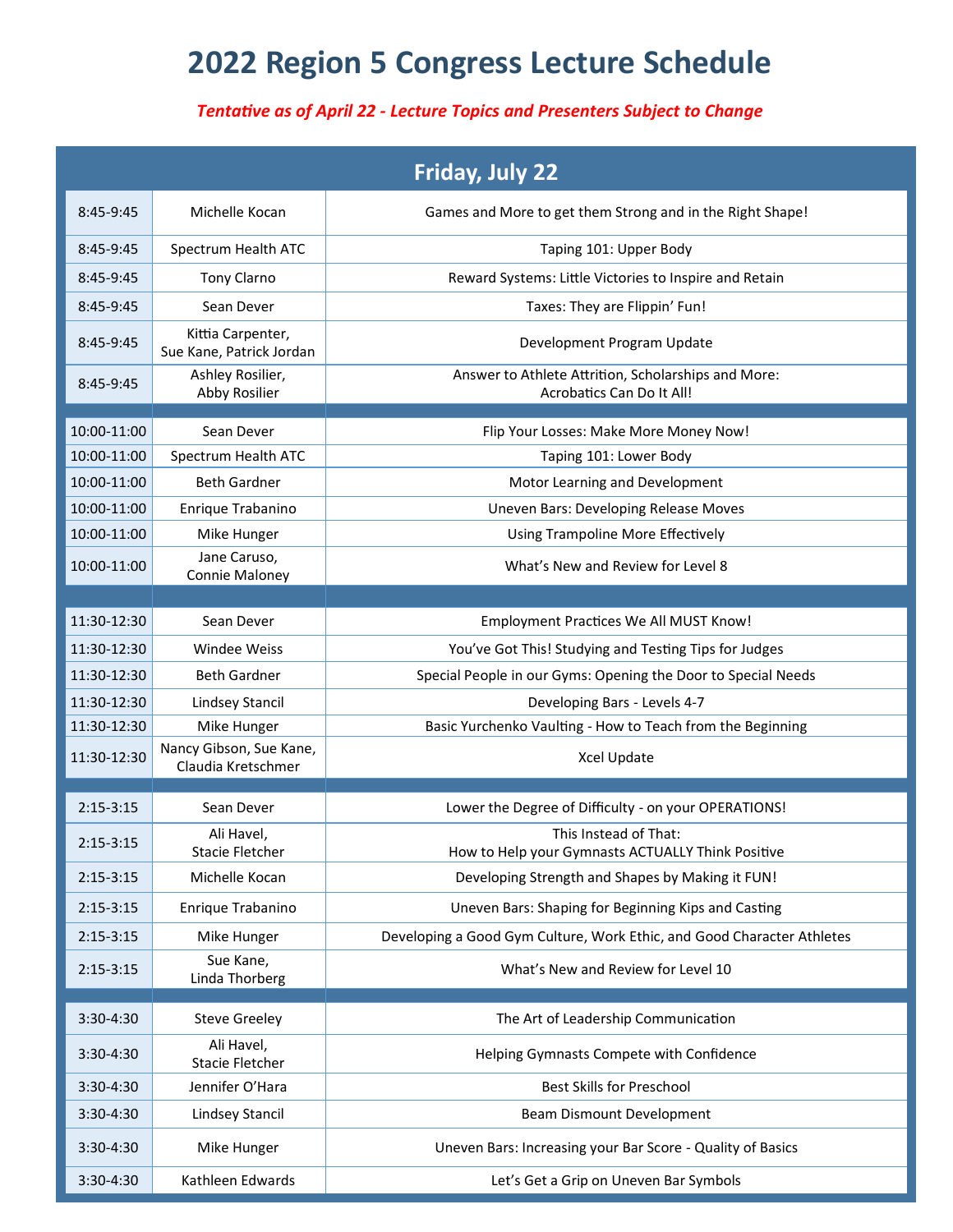| <b>Saturday, July 23</b> |                                                |                                                                                                       |  |  |  |
|--------------------------|------------------------------------------------|-------------------------------------------------------------------------------------------------------|--|--|--|
| 8:45-9:45                | Tony Clarno                                    | How to Find Your Coaches                                                                              |  |  |  |
| $8:45-9:45$              | Windee Weiss                                   | Athlete Motivation                                                                                    |  |  |  |
| $8:45-9:45$              | <b>Steve Greeley</b>                           | Secrets to Awesomer Rec Classes                                                                       |  |  |  |
| $8:45-9:45$              | Tom Koll                                       | Vault: Levels 1-2 - Drills for Great Skills                                                           |  |  |  |
| $8:45-9:45$              | Sarah Korngold                                 | <b>Beam: Building Beam Connections</b>                                                                |  |  |  |
| $8:45-9:45$              | Sue Kane,<br>Connie Maloney,<br>Linda Thorberg | What's New and Review for Level 6 and 7                                                               |  |  |  |
| 10:00-11:00              | Jennifer O'Hara                                | Fearless Leadership: Developing Leaders who                                                           |  |  |  |
|                          |                                                | Understand Yesterday and are Prepared for Tomorrow                                                    |  |  |  |
| 10:00-11:00              | Ali Havel,<br>Stacie Fletcher                  | Keeping Calm When Dealing With Difficult Gymnasts                                                     |  |  |  |
| 10:00-11:00              | <b>Steve Greeley</b>                           | 11 Unbreakable Laws of Coaching                                                                       |  |  |  |
| 10:00-11:00              | Tom Koll                                       | Floor: Level 4/5 - Are you Doing it Right?                                                            |  |  |  |
| 10:00-11:00              | Sarah Korngold                                 | Beam: Active Flexibility and Side Stations                                                            |  |  |  |
| 10:00-11:00              | Jane Caruso,<br>Nancy Gibson                   | Xcel Mystery Uh-Ohs                                                                                   |  |  |  |
| 11:30-12:30              | <b>Beth Gardner</b>                            | Understanding the Americans with Disabilities Act: Our Responsibilities                               |  |  |  |
| 11:30-12:30              | Dr. Alysia Green, MD                           | Be Proactive, Not Reactive: The Diagnosis and Treatment                                               |  |  |  |
|                          |                                                | of Movement Dysfunction Prior to Injury<br>Rockstar Teacher 2.0: Create Raving Fans, Devoted Clients, |  |  |  |
| 11:30-12:30              | Jennifer O'Hara                                | and Make a Significant Difference in the Lives of Kids                                                |  |  |  |
| 11:30-12:30              | Tom Koll                                       | Beam: Level 4/5 - Are you Doing it Right?                                                             |  |  |  |
| 11:30-12:30              | Sarah Korngold                                 | Favorite Shaping and Conditioning Drills                                                              |  |  |  |
| 11:30-12:30              | Jane Caruso,<br>Linda Thorberg                 | What's New and Review for Level 9                                                                     |  |  |  |
| $2:15-3:15$              | <b>Steve Greeley</b>                           | Amp Up Your Staff Training: Making Learning Stick!                                                    |  |  |  |
| $2:15-3:15$              | Dr. Alysia Green, MD                           | "I'm Ready to Go, Coach!" - Concussions and Safe Return to Practice and Competition                   |  |  |  |
| $2:15-3:15$              | <b>Beth Gardner</b>                            | Skill Deconstruction and Lesson Planning                                                              |  |  |  |
| $2:15 - 3:15$            | Tom Koll                                       | Create a Beam and Floor Routine to Minimize Deductions                                                |  |  |  |
| $2:15-3:15$              | Windee Weiss                                   | Beam & Floor Choreography: Let's Spice Things Up                                                      |  |  |  |
| $2:15 - 3:15$            | Debbie Campbell                                | Professionalism and How to Handle the What-Ifs<br>as a Meet Referee or Chief Judge                    |  |  |  |
|                          |                                                |                                                                                                       |  |  |  |
| 3:30-4:30                | Tony Clarno                                    | Ninja Classes that Fit Your Fabulous Business                                                         |  |  |  |
| $3:30-4:30$              | Dr. Alysia Green, MD                           | What do I Need to Know: Tips for Preventing Injuries<br>and Protocols for Return Post-Injury          |  |  |  |
| $3:30-4:30$              | <b>Steve Greeley</b>                           | <b>Essential Communication Skills for Rec Instructors</b>                                             |  |  |  |
| 3:30-4:30                | Tom Koll                                       | Beam Acro - From Handstands to Saltos                                                                 |  |  |  |
| $3:30-4:30$              | Cindy Scharns,<br>Shelba Waldron               | Effective Hiring Strategies: It Starts with the Interview!                                            |  |  |  |
| 3:30-4:30                | Linda McDonald,<br>Kerri Turner                | <b>NCAA Update</b>                                                                                    |  |  |  |